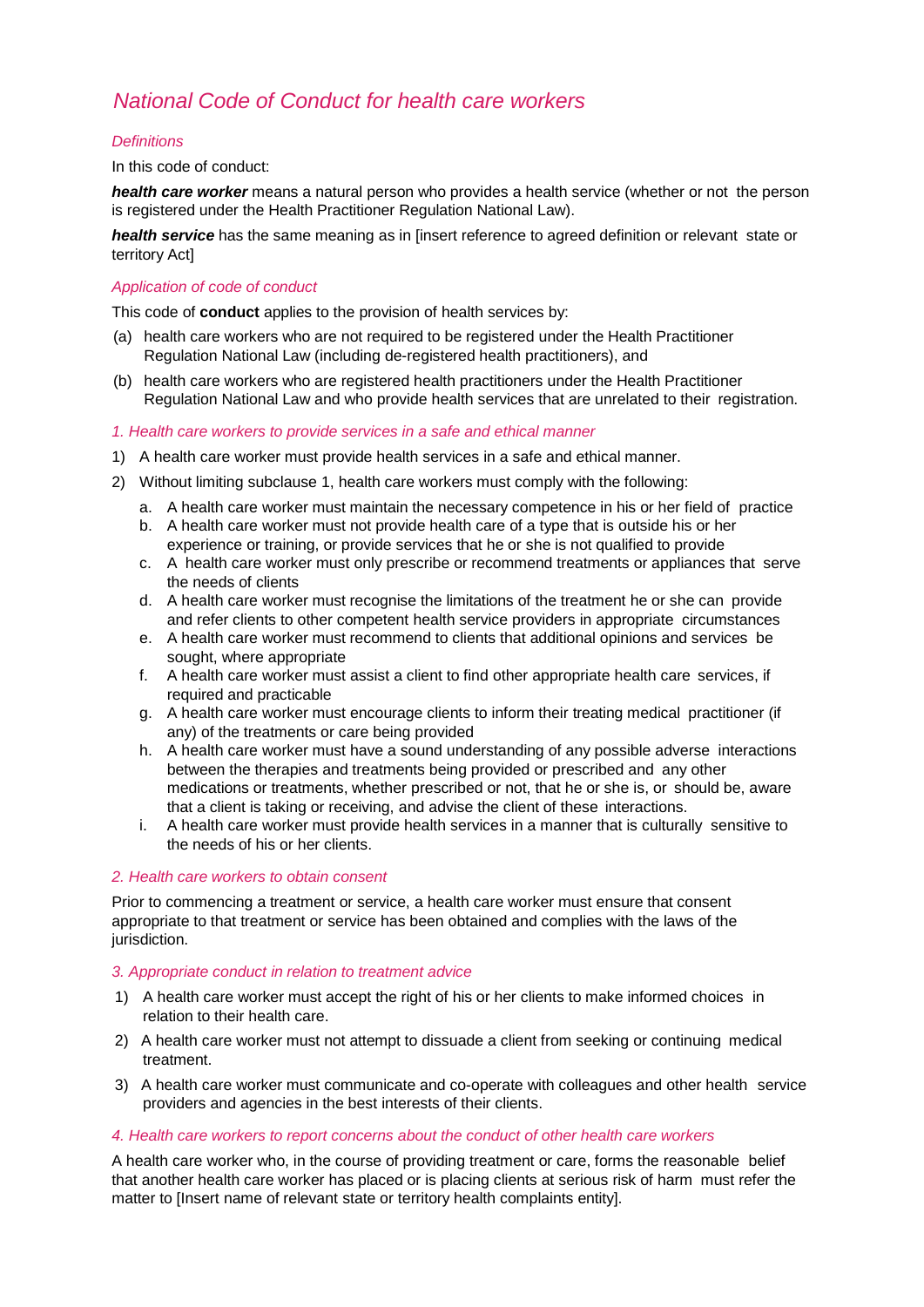## *5. Health care workers to take appropriate action in response to adverse events*

- 1) A health care worker must take appropriate and timely measures to minimise harm to clients when an adverse event occurs in the course of providing treatment or care.
- 2) Without limiting subclause (1), a health care worker must:
	- a. ensure that appropriate first aid is available to deal with any adverse event
	- b. obtain appropriate emergency assistance in the event of any serious adverse event
	- c. promptly disclose the adverse event to the client and take appropriate remedial steps to reduce the risk of recurrence
	- d. report the adverse event to the relevant authority, where appropriate.
- *6. Health care workers to adopt standard precautions for infection control*
- 1) A health care worker must adopt standard precautions for the control of infection in the course of providing treatment or care.
- 2) Without limiting subclause (1), a health care worker who carries out skin penetration or other invasive procedure must comply with the [insert reference to the relevant state or territory law] under which such procedures are regulated.
- *7. Health care workers diagnosed with infectious medical conditions*
- 1) A health care worker who has been diagnosed with a medical condition that can be passed on to clients must ensure that he or she practises in a manner that does not put clients at risk.
- 2) Without limiting subclause (1), a health care worker who has been diagnosed with a medical condition that can be passed on to clients must take and follow advice from a suitably qualified registered health practitioner on the necessary steps to be taken to modify his or her practice to avoid the possibility of transmitting that condition to clients.
- *8. Health care workers not to make claims to cure certain serious illnesses*
- 1) A health care worker must not claim or represent that he or she is qualified, able or willing to cure cancer or other terminal illnesses.
- 2) A health care worker who claims to be able to treat or alleviate the symptoms of cancer or other terminal illnesses must be able to substantiate such claims.

#### *9. Health care workers not to misinform their clients*

- 1) A health care worker must not engage in any form of misinformation or misrepresentation in relation to the products or services he or she provides or the qualifications, training or professional affiliations he or she holds.
- 2) Without limiting subclause (1):
	- a. a health care worker must not use his or her possession of a particular qualification to mislead or deceive clients or the public as to his or her competence in a field of practice or ability to provide treatment
	- b. a health care worker must provide truthful information as to his or her qualifications, training or professional affiliations
	- c. a health care worker must not make claims either directly to clients or in advertising or promotional materials about the efficacy of treatment or services he or she provides if those claims cannot be substantiated.

#### *10. Health care workers not to practise under the influence of alcohol or unlawful substances*

- 1) A health care worker must not provide treatment or care to clients while under the influence of alcohol or unlawful substances.
- 2) A health care worker who is taking prescribed medication must obtain advice from the prescribing health practitioner or dispensing pharmacist on the impact of the medication on his or her ability to practise and must refrain from treating or caring for clients in circumstances where his or her capacity is or may be impaired.

#### *11. Health care workers with certain mental or physical impairment*

1) A health care worker must not provide treatment or care to clients while suffering from a physical or mental impairment, disability, condition or disorder (including an addiction to alcohol or a drug, whether or not prescribed) that places or is likely to place clients at risk of harm.